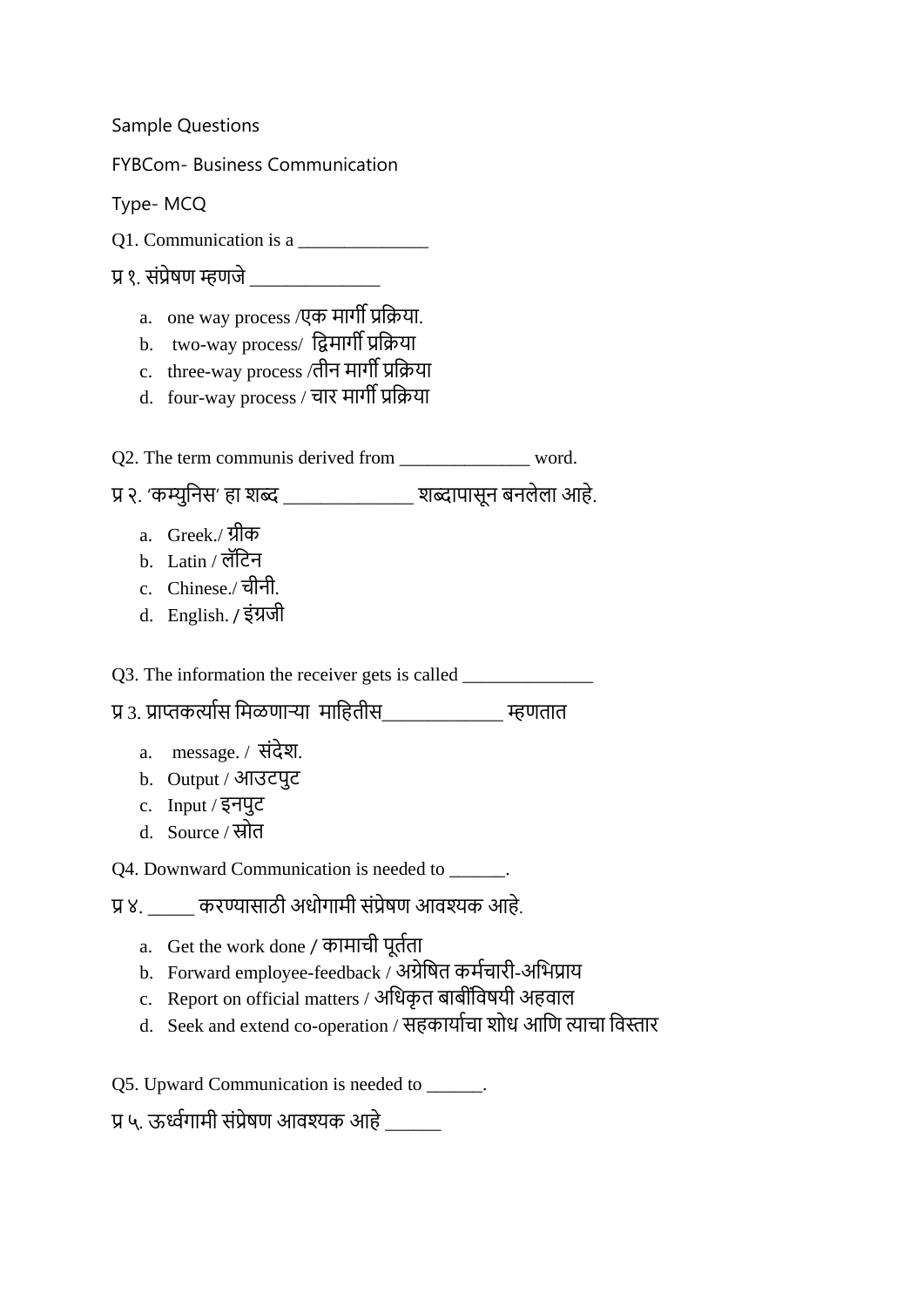- a. Transmit work ethics and the organisation's culture / कार्य नीति आणि संस्थेची संस्कृती प्रसारित करणे
- b. Forward employee feedback /कर्मचार्**यांचा अभिप्राय पुढे कर**णे
- c. Tackle misinformation and suspicion arising out it/ क आणि शंका सोडवा
- d. Exchange official information / अधिकृत माहितीची देवाणघेवाण करा

Q6. Communication, wherein the management interacts with employees, invites their participation in decision making, creates mechanisms to address their concerns without comprising on its measures of control is called  $\Box$ 

प्र ६. संप्रेषण, ज्यात व्यवस्थापन कर्मचार्**यांशी संवाद साधतो, निर्णय घेताना त्यांच्या** सहभागास आमंत्रित करतो, त्याच्या नियंत्रणावरील उपायांचा विचार न करता त्यांच्या समस्यांकडे लक्ष देण्याची यंत्रणा तयार करते

- a. Vertical Communication /
- b. Horizontal Communication / क्षैतिज संप्रेषण
- c. Lateral Communication / क
- d. Downward Communication /
- Q7. Our dress code is an example of communication.
- प्र ७. आपला ड्रेस कोड हे \_\_\_\_\_\_\_\_\_\_\_\_\_ संवादाचे एक उदाहरण आहे.
	- a. verbal /शाब्दिक
	- b. nonverbal / अशाब्दिक
	- c. written /
	- d. spoken /

Q8. When exchange of opinions is in a written form, it is known as \_\_\_\_\_\_\_ communication.

प्र 8. मतांची देवाणघेवाण लिखित स्वरूपात होते तेव्हा ती \_\_\_\_\_\_\_ संप्रेषण म्हणून ओळखली जाते.

- a. Written / लिखित
- b. Oral /
- c. External /
- d. Internal  $/ \square \square \square \square \square$

Q9. Conveying a message in spoken form is known as \_\_\_\_\_ communication. .

प्र 9. बोली स्वरूपात संदेश पोहोचविणे \_\_\_\_\_ संप्रेषण म्हणून ओळखले जाते.

- a. Internal / अंतर्गत
- **b.** Written / लिखित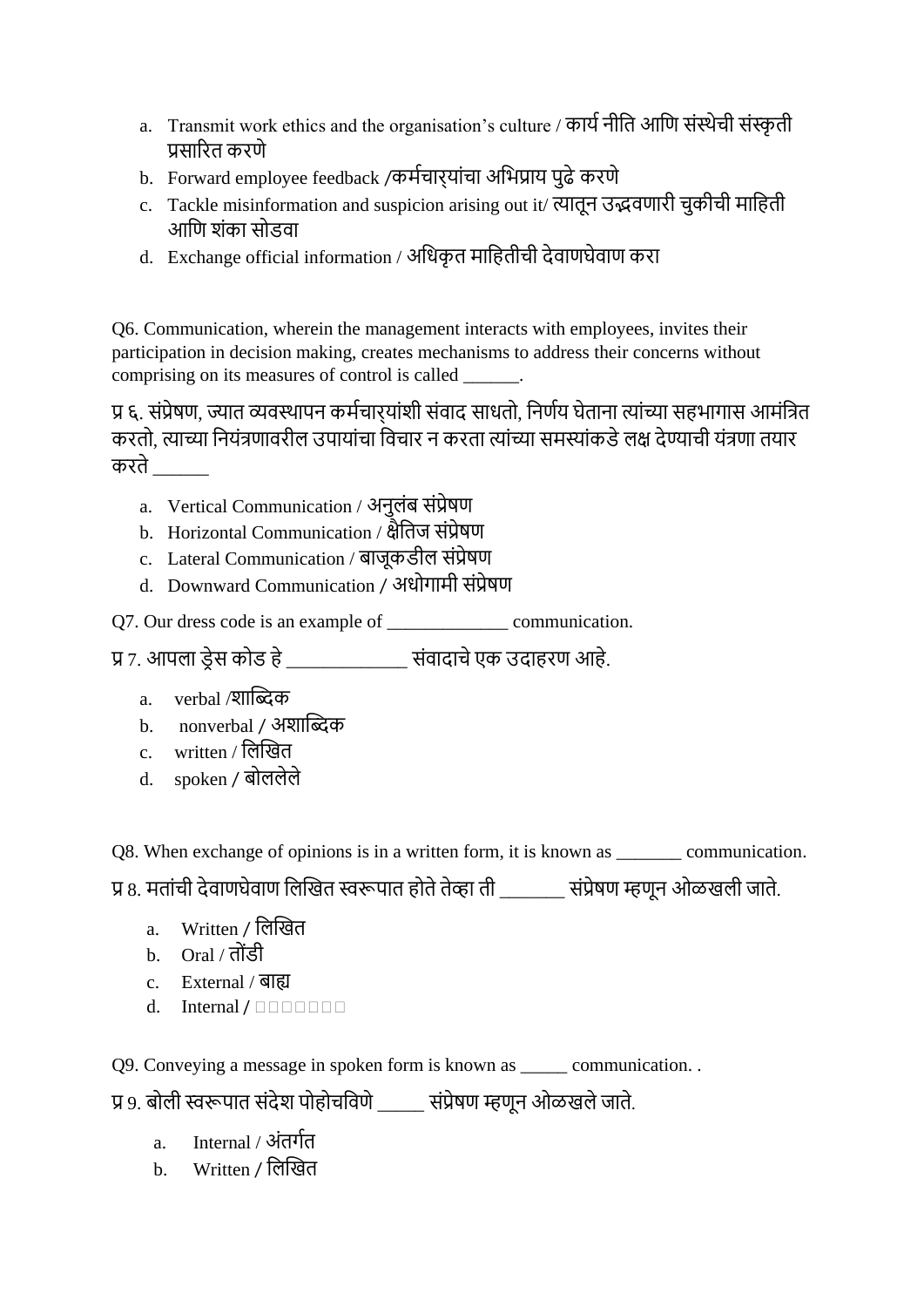- c. Oral/
- d. External / बाह्य

Q10. Physical Barriers to communication are \_\_\_\_\_\_.

- प्र १०. संप्रेषणामध्ये शारीरिक अडथळे व्याहेत.
	- a. Time and distance. / वेळ आणि अंतर.
	- b. Interpretation of words / शब्दांचा अर्थ लावणे.
	- c. Denotations / भाष्ये
	- d. Connotations / अर्थ

Q11. Communication barriers are;

- प्र११. हे संप्रेषण अडथळे आहेत.
	- a. A receiver's response to a message / संदेशास प्राप्तकर्त्याचा प्रतिसाद.
	- b. Avenues through which messages are delivered / संदेश वितरित करण्याचे मार्ग
	- c. Obstacles that interfere with the understanding of a message / अडथळा आणणारे अडथळे
	- d. The circumstances under which communication takes place / ज्या परिस्थितीत संप्रेषण होते त्या परिस्थितीत.
- Q12. Which of the following is/are barriers of listening?
- प्र १२. पढीलपैकी कोणते ऐकण्याच्या प्रक्रियेतील अडथळे आहेत ?
	- a. Sluggishness / आळशीपणा
	- b. Premature evaluation / अकाली मूल्यांकन
	- c. External distractions /
	- d. All of these / हे सर्व
- Q13. Identify the barriers in the following situations. .

"I was trying to call him up but his mobile phone was out of coverage area".

## प्र १३. पढील परिस्थितीतील अडथळे ओळखा.

"मी त्याला कॉल करण्याचा प्रयत्न करीत होतो पण त्याचा मोबाईल फोन कव्हरेज क्षेत्राबाहेरचा होता".

- a. Semantic/language barriers अर्थपूर्ण / भाषेतील अडथळे
- b. Physical/Environmental barriers शारीरिक / पर्यावरणीय अडथळे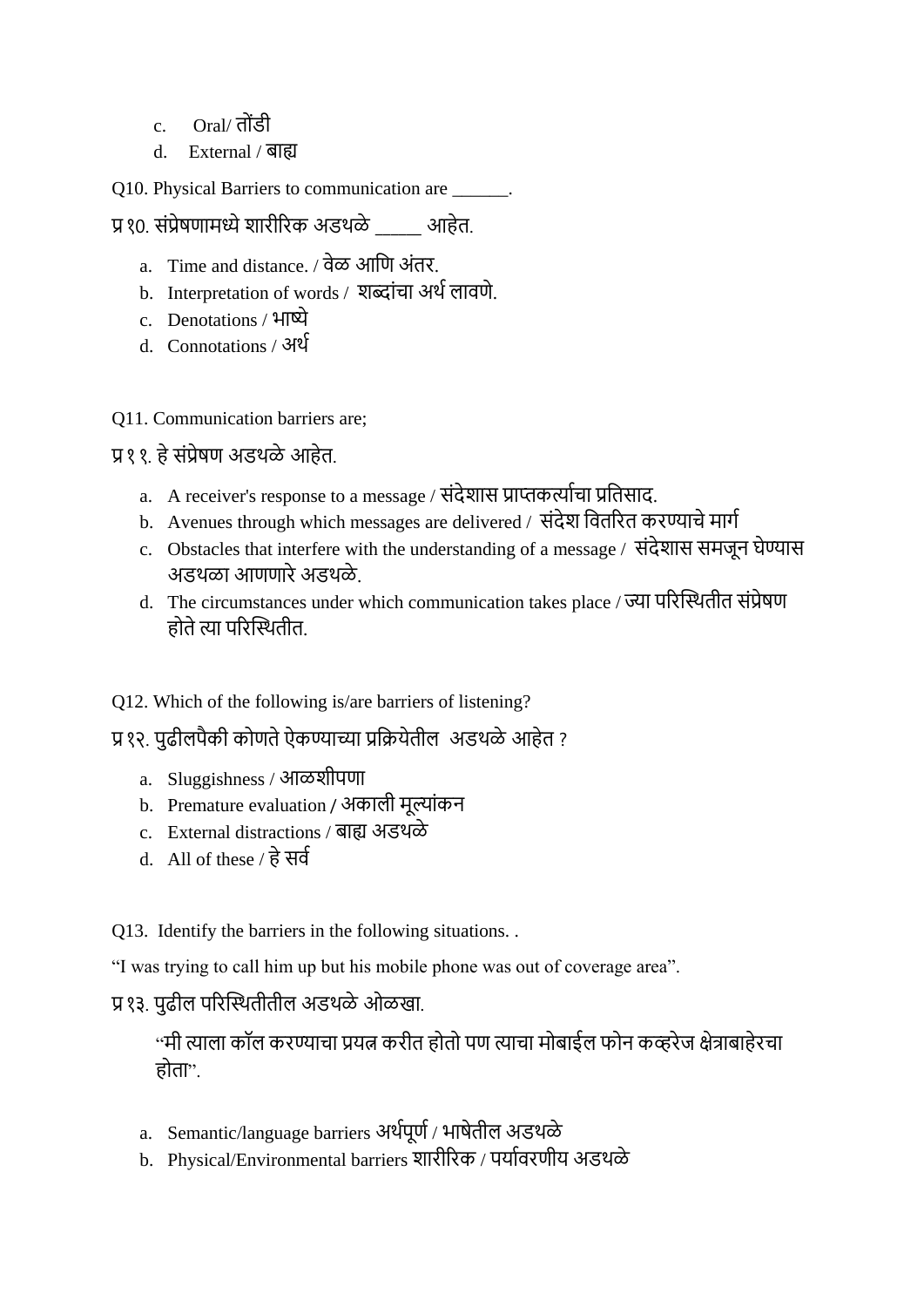- c. Personal or socio-Psychological barriers वैयक्तिक किंवा सामाजिक-मानसिक अडथळे
- d. Cultural barriers क

Q14. distraction occurs when the listener makes himself the central character of his daydreams and forgets the speaker.

प्र१४. \_\_\_\_\_\_\_ विचलित होतो जेव्हा ऐकणारा स्वत: ला त्याच्या दिवास्वप्नांचे मध्यवर्ती पात्र बनवतो आणि वक्त्याला विसरतो

- a. Mental distraction / क
- b. Defensive क
- c. Semantic distraction / क
- d. Physical distraction क

Q15. This type of listening takes place when the speaker"s views challenge the listener"s beliefs.

प्र१५. जेव्हा वक्त्याचे मत ऐकणार् याच्या विश्वासांना आव्हान देते तेव्हा हि ऐकण्याची क्रिया होते

- a. Defensive / क
- b. Faking attention / लक्ष देणे
- c. Pretending to listen / ऐकण्याचे नाटक करणे
- d. Prejudice / पूर्वग्रह

Q16. 'My closest relation is myself' is said by  $\qquad \qquad$ .

.<br>प्रश्६. 'माझा सर्वात) जवळचा नातेसंबंध माझ्याशीच आहे<sup>,</sup>असे यांनी म्हटले आहे.

- a. Terence *(*टेरेंस
- b. Nikki /
- c. Plutarch / क
- d. William /
- Q17. Who are organisational stakeholders?

प्र१७. संघटनात्मक भागधारक कोण आहेत?

- a. Government क
- b. Customers क
- c. Employees क
- d. All of the above

Q18 What is Ethics to do with?

प्र १८. खालीलपैकी कोणते नीतीमत्ता दर्शवते?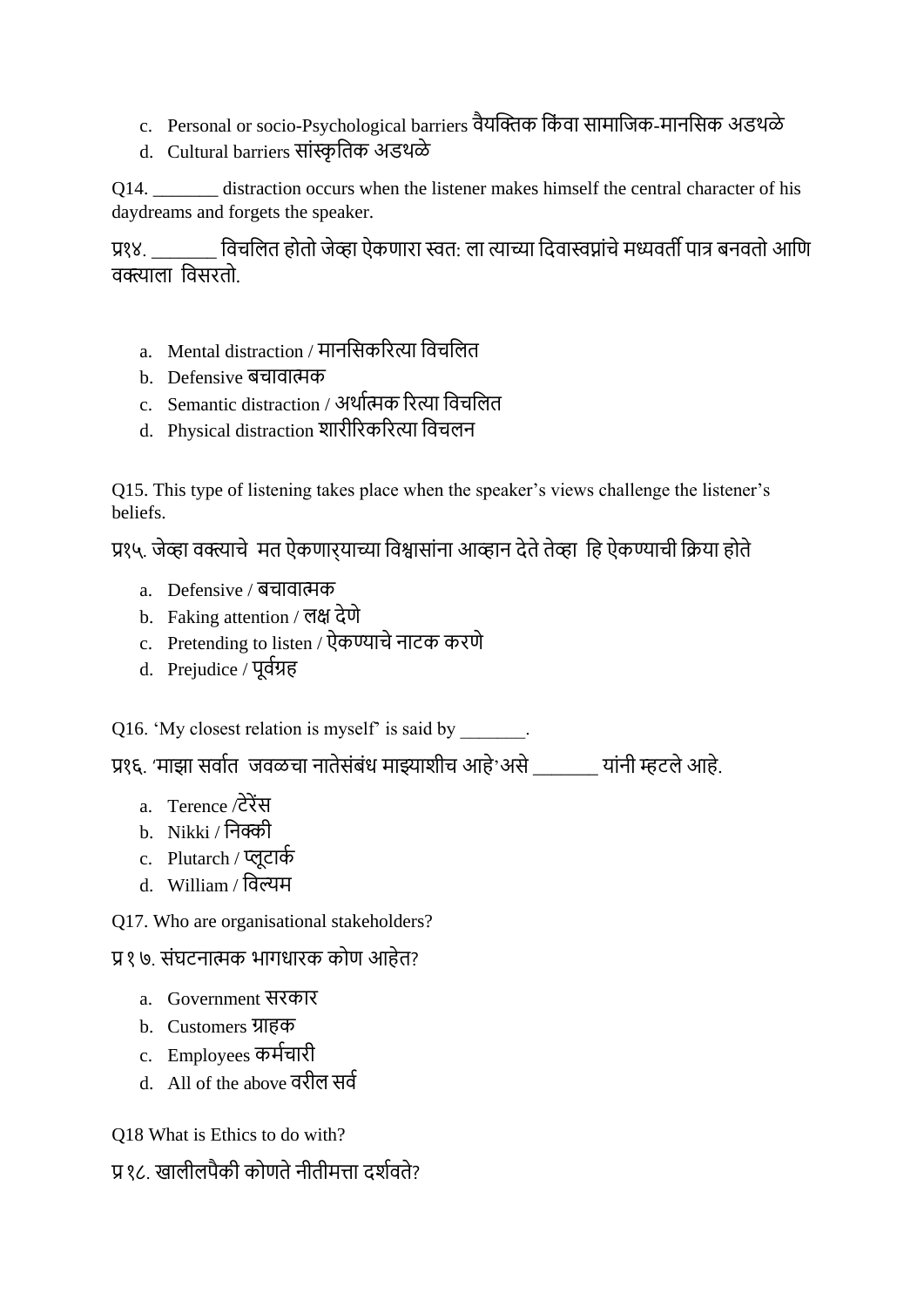- a. The wider community / व्यापक समुदाय
- b. Business /
- c. Right and wrong / बुरोबर आणि चूक
- d. Nothing / क
- Q19. Which of the following is an example of an area where business ethics apply?

प्र १९. पुढीलपैकी कोणते व्यवसाय नीतिशास्त्र लागू असलेल्या क्षेत्राचे उदाहरण आहे?

- a. Conduct of international operations / आंतरराष्ट्रीय मोहिमेचे आचार
- b. Nowhere / कोठेही नाही
- c. In the personal life of staff / कर्मचार्**यांच्या वैयक्तिक** आयुष्यात
- d. None of the above / वरीलपैकी काहीही नाही
- Q20. -------- highlights the main purpose of a business letter.

प्र २०. ------- हा व्यवसाय पत्राचा मुख्य हेतू लक्षवेधी करतो.

- a. Attention line /लक्ष रेषा
- b. Subject /
- c. Heading /
- d. Body of the letter /
- Q21. Purpose of ------ is to indicate that a separate document accompanies the letter?
- प्र २१. पत्राबरोबर स्वतंत्र कागदपत्र असल्याचे दर्शविणे हा ----- चा उद्देश आहे.
	- a.  $P.S / \Psi$ एस
	- b.  $C.C./$  सी.सी.
	- c. Enclosure / क
	- d. Attention line / लक्ष रेषा

Q22.The Open punctuation style is followed in \_\_\_\_\_\_\_\_ format of letter writing.

प्र २२. मुक्त विरामचिन्हे शैली पत्र लेखनाच्या क्या रूवरूपात येते.

- a. The modified block / क
- b. The complete block / क
- c. The semi- block / अर्ध-ब्लॉक
- d. The indented form / इन्डेन्टेड फॉर्म

Q23. An SOP is a \_\_\_\_\_\_\_ statement.

- प्र २३. एसओपी हे एक \_\_\_\_\_\_ विधान आहे
	- a Personal / वैयक्तिक
	- b. Professiona /l व्यावसायिक